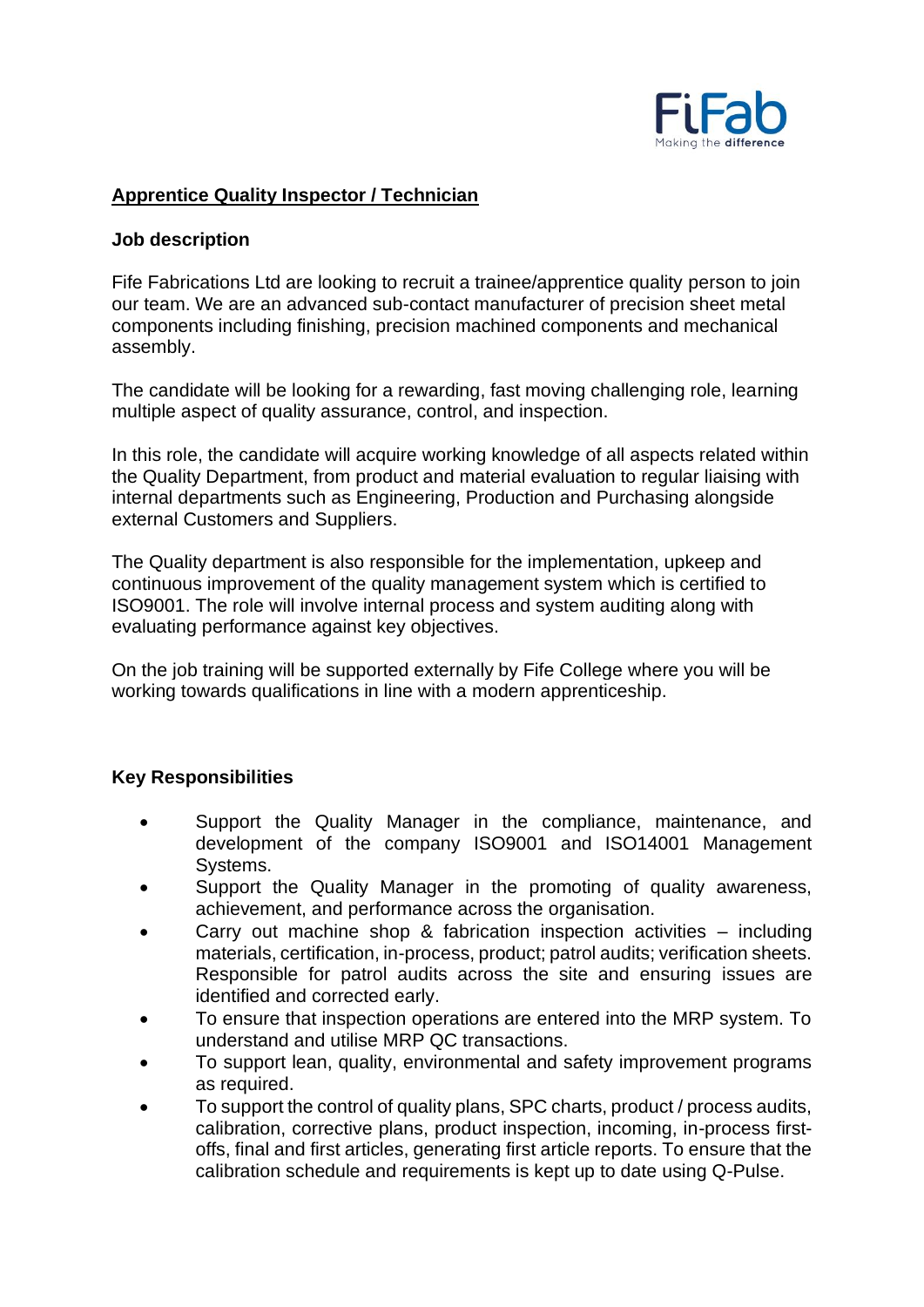

- Preparation of work instruction and quality plans.
- To ensure the calibration, maintenance, and functionality of critical inspection equipment such are CMM, Shadowgraph, digital height gauge, spectrometer etc.
- To interact with external and internal customers to determine root cause and implement improvement targets. To investigate customer complaints and document corrective / preventative actions accordingly. To use and update the concession procedure and database.
- To ensure that tests and procedures are properly understood, carried out and evaluated and that product modifications are investigated as required
- To ensure that the housekeeping within the Quality department areas is consistently of a high standard.
- To adhere to the company health & safety, environmental and quality policies as outlined in the Employee Handbook. To report immediately on safety and environmental incidents and to identify / communicate on safety improvements.

## **Desired Skills and Qualifications**

- National 5 grade pass or above: English, Maths, Science Subject or Technical subject
- Good problem-solving ability
- Ability to work a part of a team and on your own.
- Strong communication skills both written and verbal.
- Self-driven and keen to learn.

**To apply for this role, please send CV and cover letter to: [steven.s@fifab.co.uk](mailto:steven.s@fifab.co.uk)**